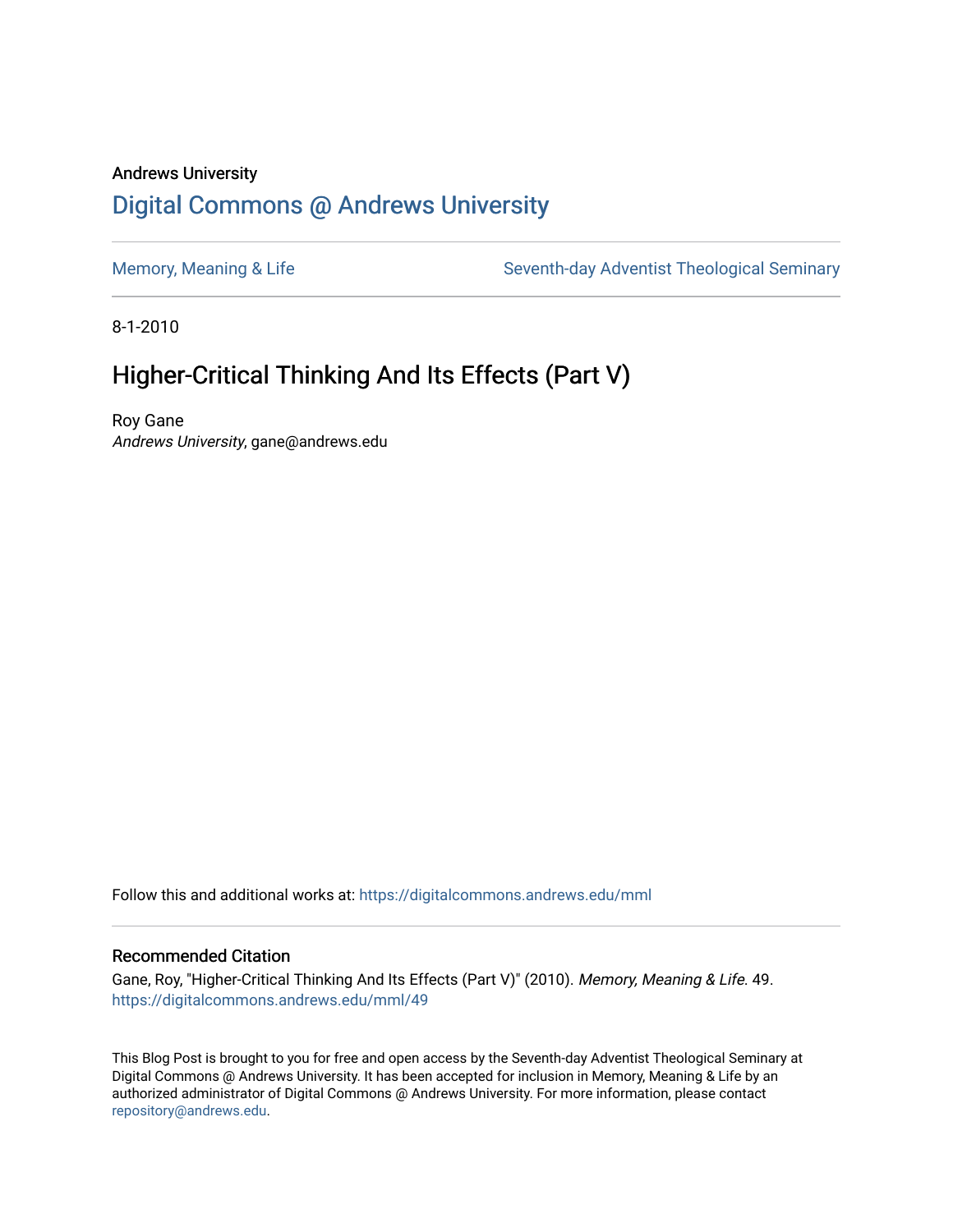# **[Memory, Meaning & Faith](http://web.archive.org/web/20120713022919/http://www.memorymeaningfaith.org/blog/)**

# [Main](http://web.archive.org/web/20120713022919/http://www.memorymeaningfaith.org/blog) [About](http://web.archive.org/web/20120713022919/http://www.memorymeaningfaith.org/blog/about.html) [Archives](http://web.archive.org/web/20120713022919/http://www.memorymeaningfaith.org/blog/archives.html) August 01, 2010 **Higher-Critical Thinking And Its Effects (Part V)**

*To read Roy Gane's assessment of prior attempts to harmonize the Bible and science, [click here.](http://web.archive.org/web/20120713022919/http://www.memorymeaningfaith.org/blog/2010/07/highercritical-thinking-part-iv.html)*



[M](http://web.archive.org/web/20120713022919/http://en.wikipedia.org/wiki/Seyfert%27s_Sextet)ust we choose either science or the Bible and compromise or ignore the one that we do not choose? Christians are all over the map on this question. Variety of opinion would not be such a problem if it were not for the fact that conflict between science and the Bible is damaging faith. For example, when a young person educated to respect science, but who has not yet developed solid personal faith, is confronted with choosing science or faith in the Bible and its Creator God, he/she will naturally be strongly tempted to give up the latter, become agnostic (or atheist), and leave the church at least in spirit. Tragically, this trajectory is not theoretical, as we see young people close to us who have been raised in Christian homes and educated in Christian schools exiting from faith.

# **Apologetic Research?**

An attractive solution is to invest resources in apologetic science, that is, science that confirms the Bible. This quest is somewhat like exploration of archaeological material remains to confirm the historicity of the biblical account. There have been excellent contributions in these areas of science and archaeology. But sometimes we don't find what we are looking for, or what we find appears to contradict the Bible, pending further investigation.

Research in a single discipline is a messy process, with new data and breakthroughs answering some questions, but raising many more. Comparative study between two disciplines compounds the messiness of both disciplines and complex relationships between them. This is especially challenging if the two disciplines belong to different domains of epistemology, such as texts and material remains. Texts can state or imply ideas, including stories of events. But material evidence analyzed by science, including the science of archaeology, cannot directly tell a story; it presents effects of events preserved in a medium that is affected by various forces over time. So it is often difficult to know exactly how things got to be a certain way and how long the process took: Was it gradual or sudden/catastrophic, or a combination of both?

## **Observations And Suggestions**

I have plenty of questions regarding the relationship between Genesis and science. But here are a few preliminary observations and suggestions regarding potential for positive, faith-building engagement in our Christian community:

- 1. *Let the Bible be the Bible and let science be science.* Let investigation in these areas be the best quality, taking as much evidence into account as possible, rather than picking and choosing what supports our preconceived convictions. We must learn to live with differences in perspective between science and the Bible, recognizing that our human knowledge is limited to small pieces of a huge puzzle. We can recognize harmony between God's written Word and nature, his "second book," but let's not force artificial harmonization where differences appear. We should not put a burden on biblical scholars and theologians to come up with interpretations of the Bible that fit science; nor should we put a burden on scientists to come up with scientific data that is apologetically correct from a biblical perspective.
- 2. *Theologians and scientists should seriously and patiently listen to each other* to understand problems and concerns faced by those working in the other area of inquiry, which is largely unknown to them. Because theologians are in the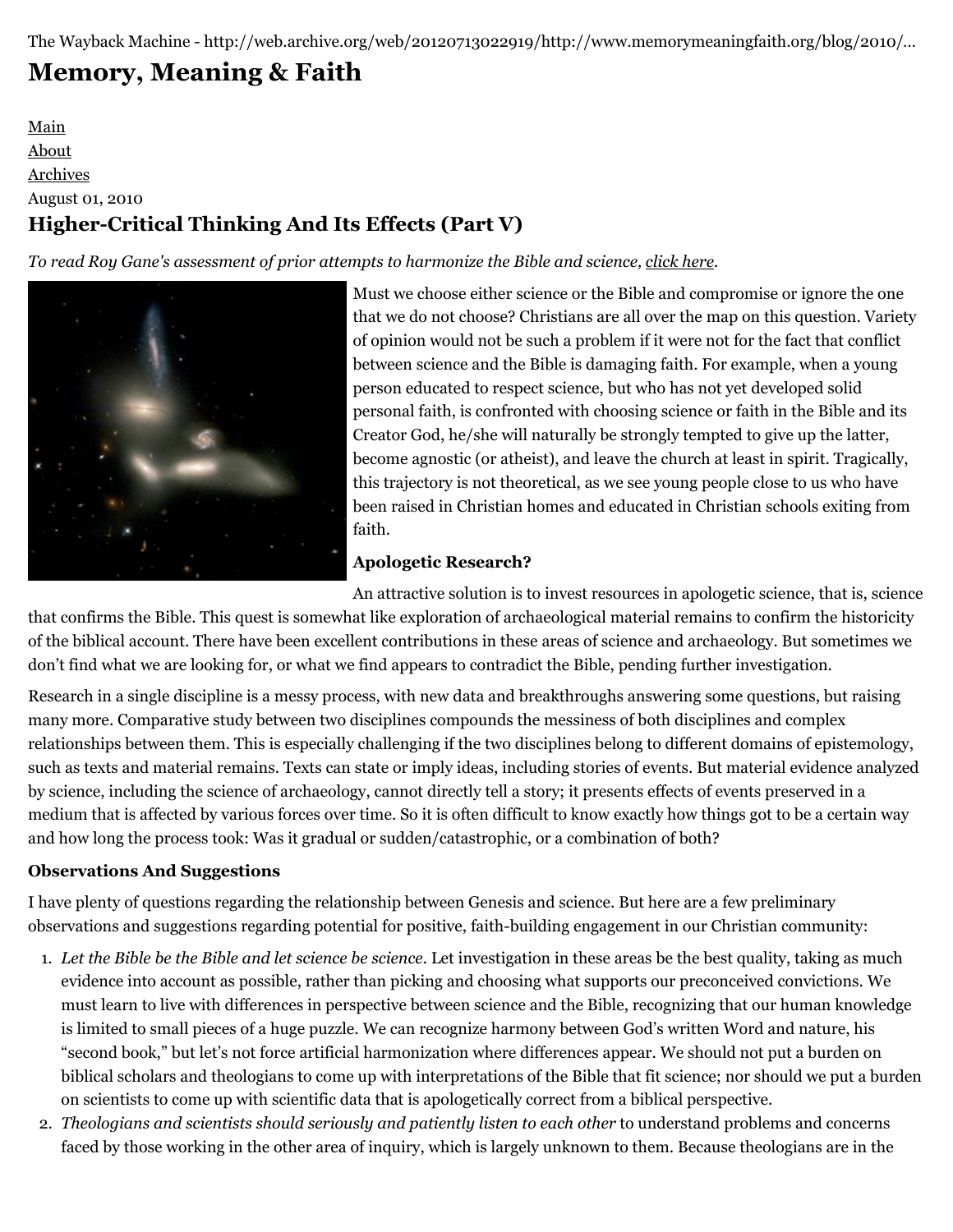"driver's seat" in the church, they should make an effort to reach out to scientists and learn how to communicate with them where they are, rather than marginalizing them and driving them underground.

- 3. *We should work to build mutual trust and not jump to conclusions regarding each other's Christian commitment.* Just because a person is grappling with big questions does not mean that he/she cannot be a person of faith (see, e.g., the book of Job). Of course, a sincere, open-minded, thinking (and therefore having questions!) person of faith will speak of God and his written Word with respect and will not use his/her questions to undermine the faith of others.
- 4. *The Creation issue is not simply a science versus religion debate*, with all scientists on one side of the question and all theologians on the other. Representatives of both sides are in both disciplines. In fact, some theologians have been at the forefront of those trying to bend the Bible to fit science.
- 5. *Definition of terminology is important for communication within any given discipline, and it is even more crucial for cross-disciplinary communication* when two parties have limited understanding of each other's disciplines. Upping the ante even more is the fact that some terminology has become loaded. For example, the word "evolution" means "development." We all agree that there has been some kind of evolution/development to bring about the phenomena that we know today. But to many, "evolution" instantly evokes Darwinian macro-evolution as an atheistic explanation for the origin of the species.
- 6. *We should not manufacture or exacerbate problems.* Science and true religion are not intrinsically in conflict. If the same God who created the natural universe has revealed himself and his activities in words, we would expect harmony between nature and his words. Of course, science is not simply nature: It is human interpretation of nature. Religion also involves varying degrees of human interpretation, especially of sacred texts. Regarding the origin of Planet Earth, the clarity of Genesis 1 (and other passages on creation, which should not be overlooked) leaves no real interpretive wiggle room to escape the idea that God made it from nothing and brought about life and its environment here in six days. Science can fill in many details regarding development since Creation, but it is simply beyond the scope of science to explain ultimate origins. So we should not pit science and the Bible against each other in such areas where their scope does not even overlap. Biblical revelation is intended to teach us about things that we cannot gain from our own investigation through science. The two branches of revelation should be complementary rather than contradictory.
- 7. *Rather than viewing apparent contradictions as threats, we can take up these challenges as opportunities for stimulating collaborative research.* As in many lines of investigation, it is areas of conflict that give birth to exciting new breakthroughs.

Posted by [Roy Gane](http://web.archive.org/web/20120713022919/http://profile.typepad.com/rgane) on August 01, 2010 in [Science and Theology](http://web.archive.org/web/20120713022919/http://www.memorymeaningfaith.org/blog/science-and-theology/) | [Permalink](http://web.archive.org/web/20120713022919/http://www.memorymeaningfaith.org/blog/2010/08/highercritical-thinking-part-v.html) [Save to del.icio.us](http://web.archive.org/web/20120713022919/http://del.icio.us/post) | The Way...

#### **Comments**

**Not** You can follow this conversation by subscribing to the <u>comment feed</u> for this post.

"Variety of opinion would not be such a problem if it were not for the fact that conflict between science and the Bible is damaging faith." You're absolutely right.

Posted by: [Cammie Novara](http://web.archive.org/web/20120713022919/http://intelligentdesignfacts.com/) | [August 03, 2010 at 06:29 PM](http://web.archive.org/web/20120713022919/http://www.memorymeaningfaith.org/blog/2010/08/highercritical-thinking-part-v.html?cid=6a01287656f488970c0133f2d40f4c970b#comment-6a01287656f488970c0133f2d40f4c970b) professor,

thanks for your illuminating thought about hermeneutics, your articles have help me a lot. happy sabbath

Posted by: [Rodrigo Galiza](http://web.archive.org/web/20120713022919/http://rodrigogaliza.blogspot.com/) | [August 06, 2010 at 10:08 PM](http://web.archive.org/web/20120713022919/http://www.memorymeaningfaith.org/blog/2010/08/highercritical-thinking-part-v.html?cid=6a01287656f488970c0133f2e62da5970b#comment-6a01287656f488970c0133f2e62da5970b)

I like your point 3. It's obvious from experience that good, committed Christians come to different conclusions on such issues.

If we're all Bible believers, then we believe the judgment will be about how we lived our lives, not whether we were theological experts who could sort scientific discoveries as reliable or unreliable.

It will do us good to hear from Jesus on the last day that we fed the hungry, clothed the naked, and were merciful to our brother or sister who disagreed with us on science.

Posted by: [Paul Pavao](http://web.archive.org/web/20120713022919/http://www.proof-of-evolution.com/honoring-god.html) | [August 24, 2010 at 11:31 AM](http://web.archive.org/web/20120713022919/http://www.memorymeaningfaith.org/blog/2010/08/highercritical-thinking-part-v.html?cid=6a01287656f488970c0133f34a9ca4970b#comment-6a01287656f488970c0133f34a9ca4970b)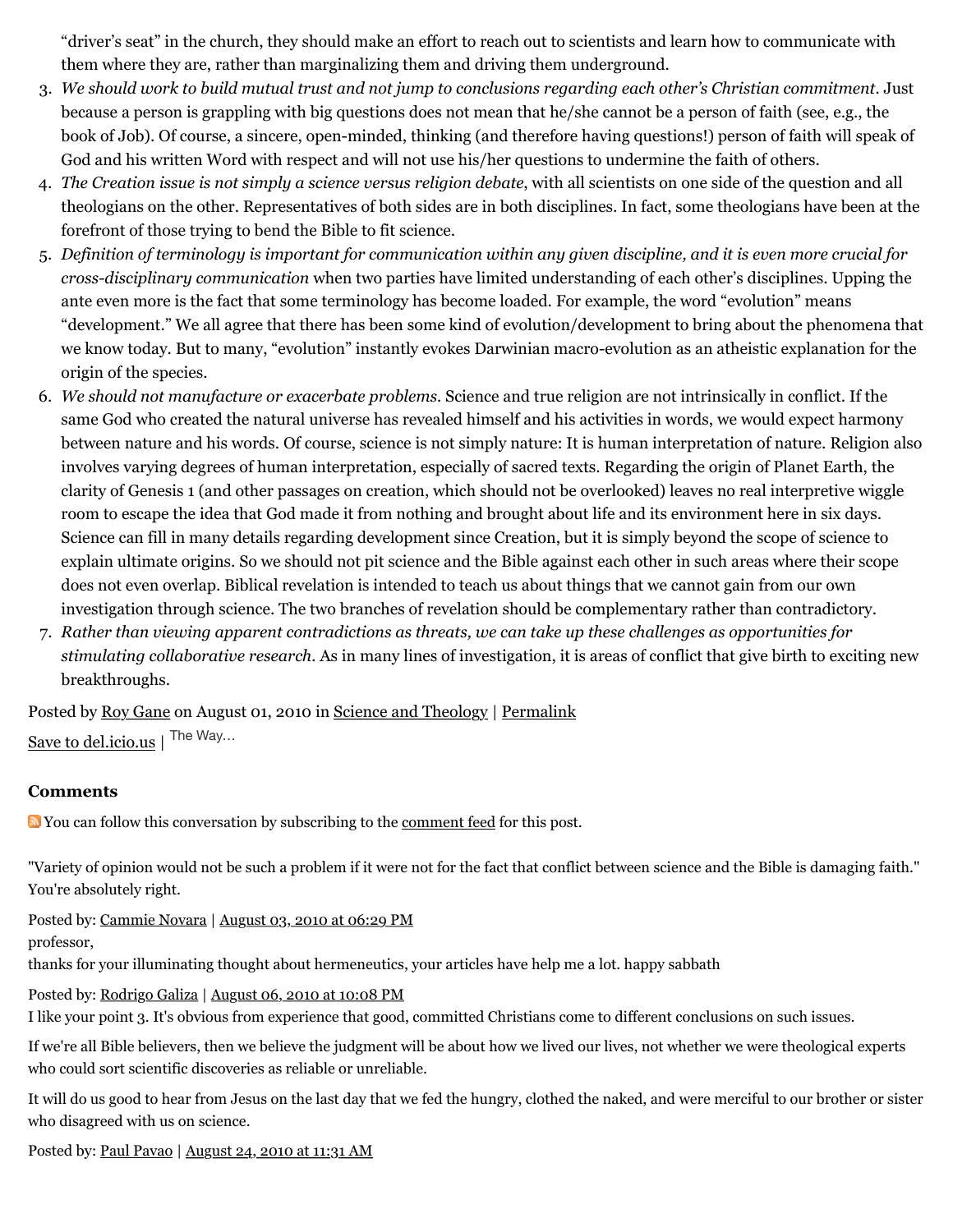Roy,

All very good points. I appreciate this post.

I doubt anything in the below will be new to you. It's a standard pro-science, skeptic's viewpoint. But see what you think.

My only negative reaction would be to caution you not to be too eager to jump on the postmodern bandwagon with other creationists who want and need science to be so subjective that it is no better than the humanities. I don't think you're doing this, in fact, you're clearly not in general, but so many people do I'm preconditioned to be over-sensitive.

I guess what I'm reacting to is the implication in point one that theological understanding is independent of science (or vice versa, I suppose). If the Bible actually did say that the Earth is at the center of the solar system, then we'd have to say that it's wrong. That's because science leaves no room for interpretation on that point, to the point that supposed revealed truth must bow before observed truth.

Accepting antinome is only valid to the point that you believe the jury is still out on both sides. Often it is, so antinome is powerful -- but real conflict exists too.

What brings this up is the example you chose: "Regarding the origin of Planet Earth, the clarity of Genesis 1 (and other passages on creation, which should not be overlooked) leaves no real interpretive wiggle room to escape the idea that God made it from nothing and brought about life and its environment here in six days."

I realize you're an expert on the scriptural sidemof this area, and I've heard you discuss your differences with John Walden, for instance. As a non-theologian I certainly can't argue the point with any competance (especially not without saying things you'd disagree with, such as that maybe Moses believed in a six-day creation, or was even told of one by God, but that's still not what happened).

My point isn't the theology. It's that science \*also\* leaves "no real interpretive wiggle room" that the earth is 4.6 +/- 0.5 billion years old (to take a generous error margin), and life is very nearly as old. If level of consensus is any indicator, there is \*much\* less wiggle room in science than religion on this matter.

Cognitive dissonance, which I'm normally a fan of, doesn't hold here very easily. Something has got to give. Somebody must compromise. Yes, I will grant that science too must be show humility, especially in the context of a belief in revealed truth. But while you can argue social bias and imperialist dominance all day, in the end I trust the scientific hermeneutic, when it finally speaks boldly, over the theological ones any day.

Yes, a religion which refuses to compromise on issues science considers settled beyond a doubt is "damaging" to my faith. As such, my Adventist background is in part to blame for my present atheism, to the extent that it denied rather than faced the evidence.

I'm glad you take seriously the importance of doing justice to the truth in both God's books. I wish more Christians recognized the issue with the depth that you do -- and I often wonder if my faith would have survived if I came to Andrews sooner. That said, I still don't see how all aspects of prescientific theology can survive such a synthesis without doing an injustice to the science. It must be more humble than that.

#### Siggy

# Posted by: [Eric "Siggy" Scott](http://web.archive.org/web/20120713022919/http://whitesocksai.blogspot.com/) | [December 31, 2010 at 06:20 PM](http://web.archive.org/web/20120713022919/http://www.memorymeaningfaith.org/blog/2010/08/highercritical-thinking-part-v.html?cid=6a01287656f488970c0148c7355864970c#comment-6a01287656f488970c0148c7355864970c)

The epistemological question is probably the fulcrum of the Gospel. Is truth ascertained and defined by the perception and work of humans? Is truth defined through a scientific method? Is it determined by a hermeneutic? Is it managed by a community of authority? Is truth known by the human will or revealed by the Divine? How much truth do we get from science, from the church?

It seems the conundrum takes its toll when we consider it with human capacity. When Christ speaks to the Father concerning His disciples he affirms that they are still in the World and in need of His protection, yet he also affirms that they are not of the World and so are one with Him. How can it be both? Perhaps that description is the experience of those who are one with Him but still in this world. Do WE find God by OUR means? Do WE find truth by OUR means? Is the truth and god we find in this world of this world? When we conduct scientific inquiry who or what is the standard of truth? When we conduct theological research who or what is the standard of truth? Often we claim the answers are opposed but I suspect the answers are the same. We inquire with human minds and therefore arrive at human answers. If the objective of science is discovery of answers by means of human observations and the objective of theology is the discovery of truth by means of human study then both will be equally valid, but also equally limited.

So do we abandon science out of futility? Do we abandon theology out of the same futility? We are still in the world. Science provides